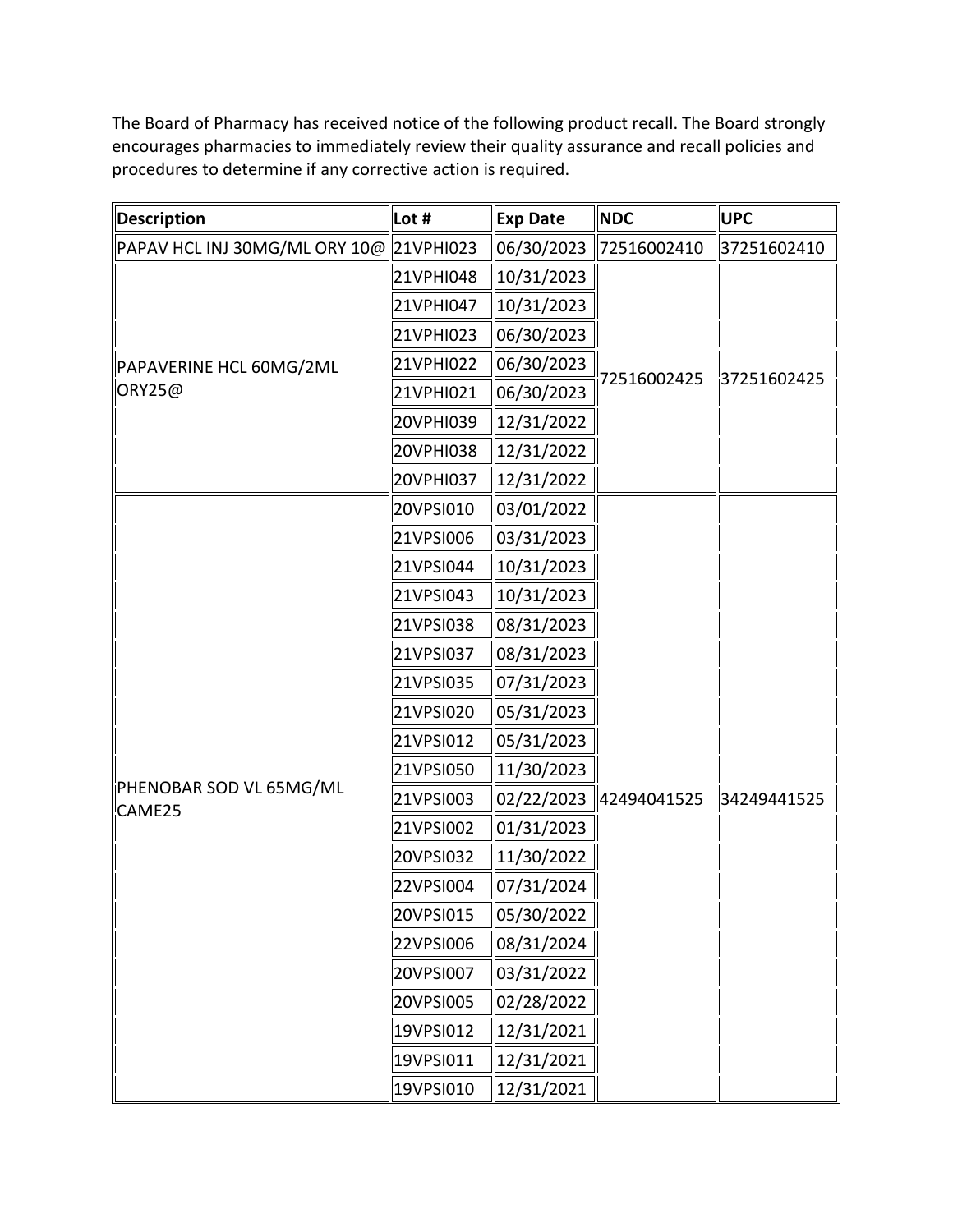| Description                                            | Lot #     | Exp Date   | <b>NDC</b>  | <b>UPC</b>  |
|--------------------------------------------------------|-----------|------------|-------------|-------------|
|                                                        | 20VPSI018 | 06/01/2022 |             |             |
|                                                        | 21VPSI051 | 11/30/2023 |             |             |
| PHENOBAR SOD VL130MG/ML<br>CAME25                      | 21VPSI042 | 10/31/2023 | 42494041625 | 34249441625 |
|                                                        | 22VPSI007 | 08/31/2023 |             |             |
|                                                        | 22VPSI005 | 07/31/2024 |             |             |
|                                                        | 21VPSI049 | 11/30/2023 |             |             |
|                                                        | 21VPSI039 | 08/31/2023 |             |             |
|                                                        | 21VPSI027 | 06/30/2023 |             |             |
|                                                        | 21VPSI013 | 05/31/2023 |             |             |
|                                                        | 21VPSI007 | 03/31/2023 |             |             |
|                                                        | 20VPSI022 | 07/31/2022 |             |             |
|                                                        | 20VPSI020 | 07/31/2022 |             |             |
|                                                        | 20VPSI014 | 05/31/2020 |             |             |
|                                                        | 20VPSI011 | 04/30/2022 |             |             |
|                                                        | 20VPSI006 | 02/28/2022 |             |             |
|                                                        | 19VPSI015 | 12/31/2021 |             |             |
|                                                        | 19VPSI014 | 11/30/2021 |             |             |
|                                                        | 19VPSI013 | 11/30/2021 |             |             |
|                                                        | 20VPSI023 | 07/31/2022 |             |             |
|                                                        | 21VPSI052 | 12/31/2023 |             |             |
| TETRACAINE SDV<br>20MG/2MLCAME10@                      | 21VTHI019 | 05/31/2023 | 42494043710 | 34249443710 |
|                                                        | 21VTHI017 | 05/31/2023 |             |             |
|                                                        | 21VTHI018 | 05/31/2023 |             |             |
| Phenobarbital Solution Injection,<br>65 <sub>mg</sub>  | 20VPSI008 | 03/31/2022 | 42494041503 |             |
|                                                        | 22VPSI006 | 07/31/2024 |             |             |
|                                                        | 20VPSI019 | 06/30/2022 |             |             |
|                                                        | 21VPSI008 | 03/31/2023 |             |             |
|                                                        | 21VPSI050 | 11/30/2023 |             |             |
| Phenobarbital Solution Injection,<br>130 <sub>mg</sub> | 22VPSI005 | 07/31/2024 | 42494041603 |             |
|                                                        | 21VPSI039 | 08/31/2023 |             |             |
|                                                        | 20VPSI020 | 07/31/2022 |             |             |
|                                                        | 20VPSI009 | 03/31/2022 |             |             |